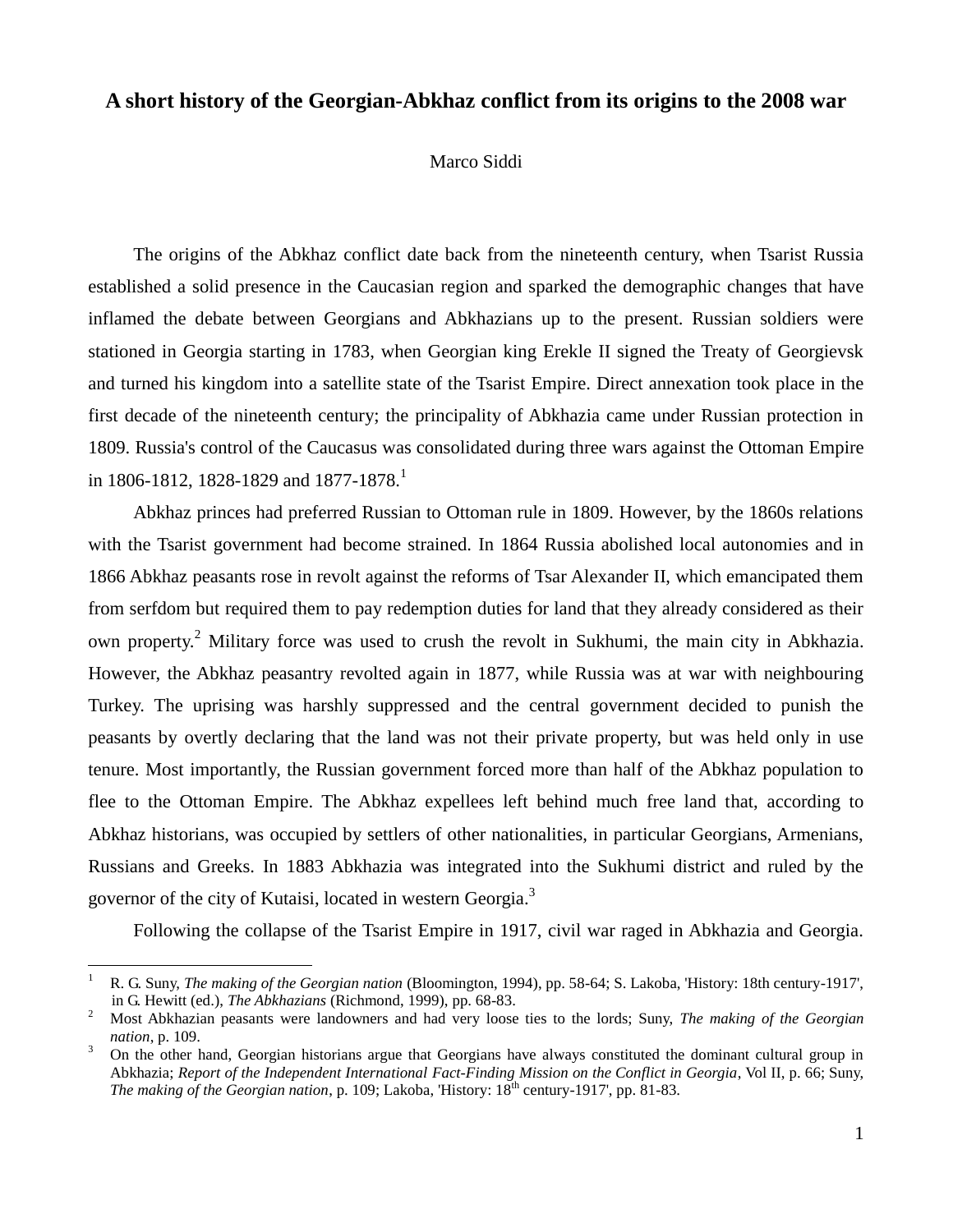The Bolshevik forces organized themselves in Abkhazia and seized Sukhumi, but were defeated by the Georgian Mensheviks in the spring of 1918. Thanks also to the benevolence of the Central Powers, the Democratic Republic of Georgia, including Abkhazia, was proclaimed on 26 May 1918.<sup>4</sup> However, the new state was to last only as long as Bolshevik Russia was embroiled in civil war. After a short war in February-March 1921, Soviet rule was established in Georgia. An Abkhaz Soviet Socialist Republic was created and joined the USSR as an independent Union Republic; a distinct Abkhaz constitution was drafted in 1925. However, the administrative status of Abkhazia remained somewhat ambiguous. In December 1922, Georgia, Armenia and Azerbaijan formed the Transcaucasian Soviet Socialist Federal Republic. Abkhazia joined it not as a constitutionally independent entity, but through Georgia. In 1931 the new Georgian Soviet leader Iosif Stalin demoted the status of Abkhazia to that of Autonomous Socialist Federal Republic within the Georgian Republic.<sup>5</sup>

During the Stalinist period, the demographic balance changed decisively in favour of ethnic Georgians. In the 1930s, head of the Georgian Communist party Lavrenti Beria promoted and partially enforced the settlement of thousands of Georgians in Abkhazia.<sup>6</sup> The Abkhazians, who had constituted 55 percent of Abkhazia's population in 1897, became a minority in their own land, while the Georgian population became the main ethnic group, followed by the Russians.<sup>7</sup> Furthermore, the Abkhazians were subject to repressive measures against their culture throughout the Stalinist period. Education was offered only in the Georgian language, any broadcasting in Abkhaz was prohibited and local toponyms were replaced by Georgian names. Although many of these discriminatory measures were abolished after the death of Stalin, the subordination of autonomous republics to union republics left the Abkhaz in an inferior position in terms of access to political and economic decision-making at all-Union level.<sup>8</sup>

Due to frictions with the majority of ethnic Georgians, Abkhaz cultural movements requested integration of Abkhazia into the territory of the Russian Soviet Federal Socialist Republic in 1957,

<sup>4</sup> Suny, *The making of the Georgian nation*, p. 192; the fortunes of the first independent Georgian republic are described at pp. 185-208.

<sup>5</sup> S. Lakoba, 'History: 1917-1989', in G. Hewitt (ed.), *The Abkhazians* (Richmond, 1999), pp. 89-94; *Report of the Independent International Fact-Finding Mission on the Conflict in Georgia*, Vol II, p. 67; Suny, *The making of the Georgian nation*, p. 215; M. Matsaberidze, 'Russia and Georgia: post-Soviet metamorphoses of mutual relations', *Central Asia and the Caucasus*, No. 5 (53), p. 146.

<sup>6</sup> In 1938 Beria became head of the infamous Stalinist secret police, the NKVD. From his post in the NKVD, Beria was able to maintain his influence over Transcaucasia by appointing people close to him to command the three Caucasian republics; Suny, *The making of the Georgian nation*, pp. 262-263; *Report of the Independent International Fact-Finding Mission on the Conflict in Georgia*, Vol II, p. 67.

<sup>7</sup> B. Coppieters, 'The roots of the conflict', in J. Cohen (ed.), *Accord: an International Review of Peace Initiatives*, No. 7 (1999), p. 19; D. Müller, 'Demography', in G. Hewitt (ed.), *The Abkhazians* (Richmond, 1999), pp. 235-236.

<sup>8</sup> *Report of the Independent International Fact-Finding Mission on the Conflict in Georgia*, Vol II, pp. 67-68; Lakoba, 'History: 1917-1989', pp. 94-96.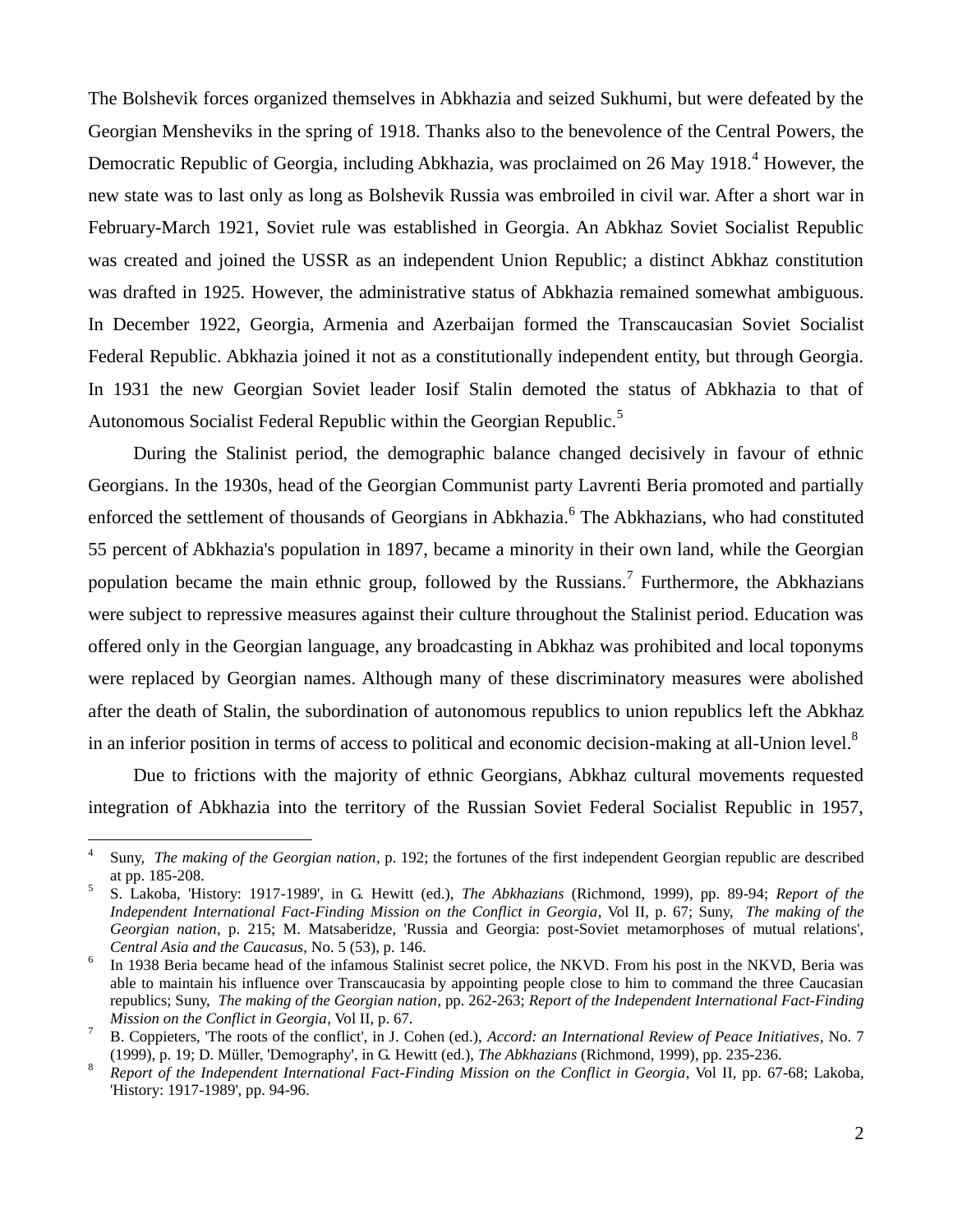1967 and 1977, but Moscow always turned down these demands. However, the Kremlin also made some concessions to the Abkhazians, including over-representation in the local government and administration. In 1978 an Abkhaz State University was opened in Sukhumi, the capital of the Abkhaz Autonomous Soviet Socialist Republic (ASSR), and an Abkhaz television channel was introduced. Ethnic Georgians increasingly resented the privileged status of the Abkhazians in the autonomous republic. The proportion of Georgians living in Abkhazia had risen from 28 percent in 1914 to 45.5 percent in 1989. Nevertheless, they were strongly underrepresented in the political system. In 1990, 67 percent of ministers in the Abkhaz government were ethnic Abkhazians. Moreover, the Abkhazians controlled most of the local economy.<sup>9</sup>

During the crisis leading to the collapse of the USSR, tensions between Abkhazians and Georgians increased. In June 1988, 58 Abkhaz Communists sent a letter to the Nineteenth Communist Party Conference in Moscow asking for the separation of Abkhazia from the Georgian Soviet Socialist Republic. Popular support for such demands increased. On 18 March 1989 a mass demonstration of 30,000 Abkhazians and 5,000 Greeks, Armenians and Russians in Sukhumi demanded the restoration of the 1925 Abkhaz constitution and the promotion of Abkhazia to the status of a union republic. This sparked furious anti-Abkhaz demonstrations in Tbilisi, which continued for weeks and turned into rallies for Georgia's secession from the USSR. Fearing to lose control of the situation in the capital, the Georgian Communist Party asked Soviet troops to intervene. The latter brutally crushed a demonstration in the Georgian capital on 9 April 1989, killing sixteen people and injuring hundreds  $\,$  more.  $^{10}$ 

The events of 9 April 1989 strengthened the nationalist camp in Georgia and contributed to the escalation of the crisis in Abkhazia. In July 1989, armed clashes took place in Sukhumi over the establishment of a branch of Tbilisi State University in the city. A month later the Georgian Supreme Soviet passed a language law making the use of Georgian compulsory in the public sector throughout the republic; this was badly received in Abkhazia, where the majority of the non-Georgian population

<sup>9</sup> Furthermore, Abkhazia, as "Soviet riviera", enjoyed a far higher standard of living than the rest of Georgia and was one of the wealthiest regions of the USSR; C. Zürcher, *The Post-Soviet Wars* (New York, 2007), pp. 120-121; *Report of the Independent International Fact-Finding Mission on the Conflict in Georgia*, Vol II, p. 68; Suny, *The making of the Georgian nation*, p. 322; Lakoba, 'History: 1917-1989', pp. 97-101.

<sup>10</sup> A. Petersen, 'The 1992-1993 Georgia-Abkhazia war: a forgotten conflict', *Caucasian Review of International Affairs*, Vol. 2, No. 4 (2008), pp. 192-193; Zürcher, *The Post-Soviet Wars*, pp. 121-122; Suny, *The making of the Georgian nation*, p. 322. Together with the Tsarist annexation of 1801 and the Soviet invasion of 1921, the events of 9 April 1989 became part of Georgian collective memory as a national trauma; U. Halbach, 'The longer "countdown to war": growing confrontation between Georgia and Russia, 2004-2008', *Caucasus Analytical Digest*, No. 10 (2 November 2009), p. 2.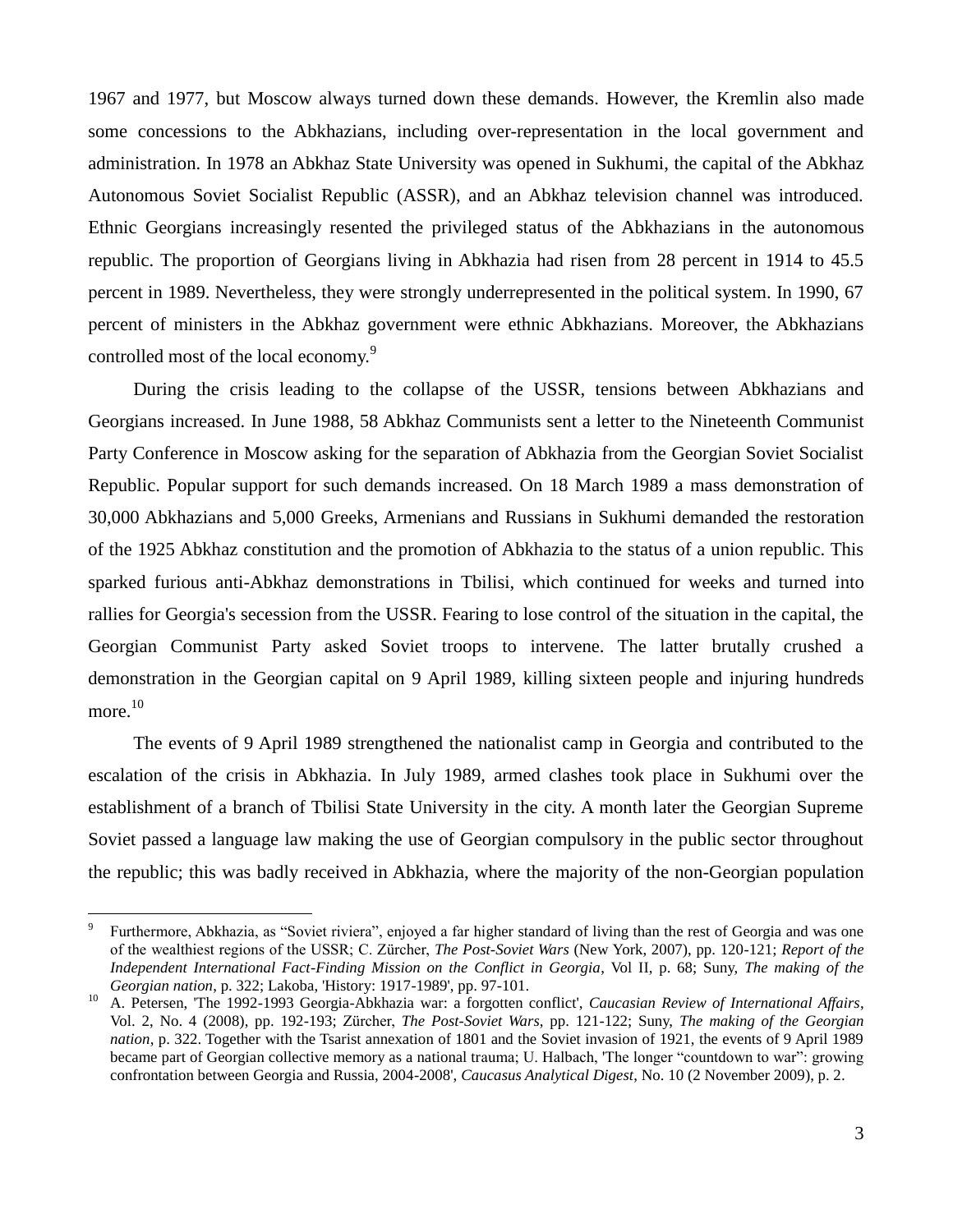does not speak Georgian. The Georgian Supreme Soviet continued its nationalistic policies by declaring Georgia a sovereign nation in March 1990. In response, the Abkhaz Supreme Soviet proclaimed Abkhazia to be a sovereign union republic and asked Moscow to be included in the Soviet Union as a separate union republic. This act was proclaimed invalid by the Georgian Supreme Soviet, but the pro-USSR stance of the Abkhazians persisted, as was demonstrated by their participation in the all-Union referendum of March 1991, in which 98.6 percent of the votes cast in Abkhazia were in favour of the preservation of the Soviet Union.<sup>11</sup>

Although civil war had broken out in South Ossetia and the country risked to disintegrate, Georgia proclaimed its independence from the USSR on 9 April 1991. On 26 May 1991, the far-right nationalist Zviad Gamsakhurdia was elected president with over 86 percent of the vote.<sup>12</sup> Initially, Gamsakhurdia was able to reach a power-sharing agreement with the Abkhazians. According to the agreement, twenty-eight seats in the Abkhaz Supreme Council were allocated to the Abkhazians, twenty-six to the Georgians and eleven to the remaining nationalities. Since a two-thirds majority was necessary to pass constitutional laws, the agreement would ensure that no unilateral change could be made without the approval of the other main nationality. However, the compromise did not fully satisfy the aspirations of either the Georgians or the Abkhazians and new controversies arose. The Abkhazians were able to secure a constant majority thanks to an alliance with seven deputies of other nationalities and, according to the Georgian side, adopted some constitutional laws without having a two-thirds majority. Consequently, in May 1992 the Georgian representatives left the Supreme Council and the government to establish parallel structures. Nevertheless, the Council continued its work. In July 1992 it restored the 1925 draft Constitution and proposed to negotiate a new union treaty with Georgia.<sup>13</sup>

The ensuing Georgian-Abkhaz talks produced no results. Meanwhile, Georgia had precipitated into a chaotic situation due to internal political strife and the war in South Ossetia. In December 1991 a *coup d'état* organized by the political opposition ousted Gamsakhurdia from power. Former Soviet Foreign Minister Mikhail Shevardnadze was called back from retirement and appointed chairman of the State Council. However, Gamsakhurdia was able to flee Tbilisi and organized armed resistance in the western Georgian province of Mingrelia. Due to rising internal challenges and increasing Russian pressure, Shevardnadze was forced into a ceasefire with South Ossetia. He then turned his attention to

 $11$ <sup>11</sup> Conversely, the referendum was boycotted by ethnic Georgians; Zürcher, *The Post-Soviet Wars*, pp. 123-124; Suny, *The making of the Georgian nation*, p. 323.

<sup>&</sup>lt;sup>12</sup> Zürcher, *The Post-Soviet Wars*, p. 126; Petersen, 'The 1992-1993 Georgia-Abkhazia war', p. 194.<br><sup>13</sup> Penert of the Independent International East Finding Mission on the Conflict in Georgia Vol. II.

<sup>13</sup> *Report of the Independent International Fact-Finding Mission on the Conflict in Georgia*, Vol II, pp. 74-76.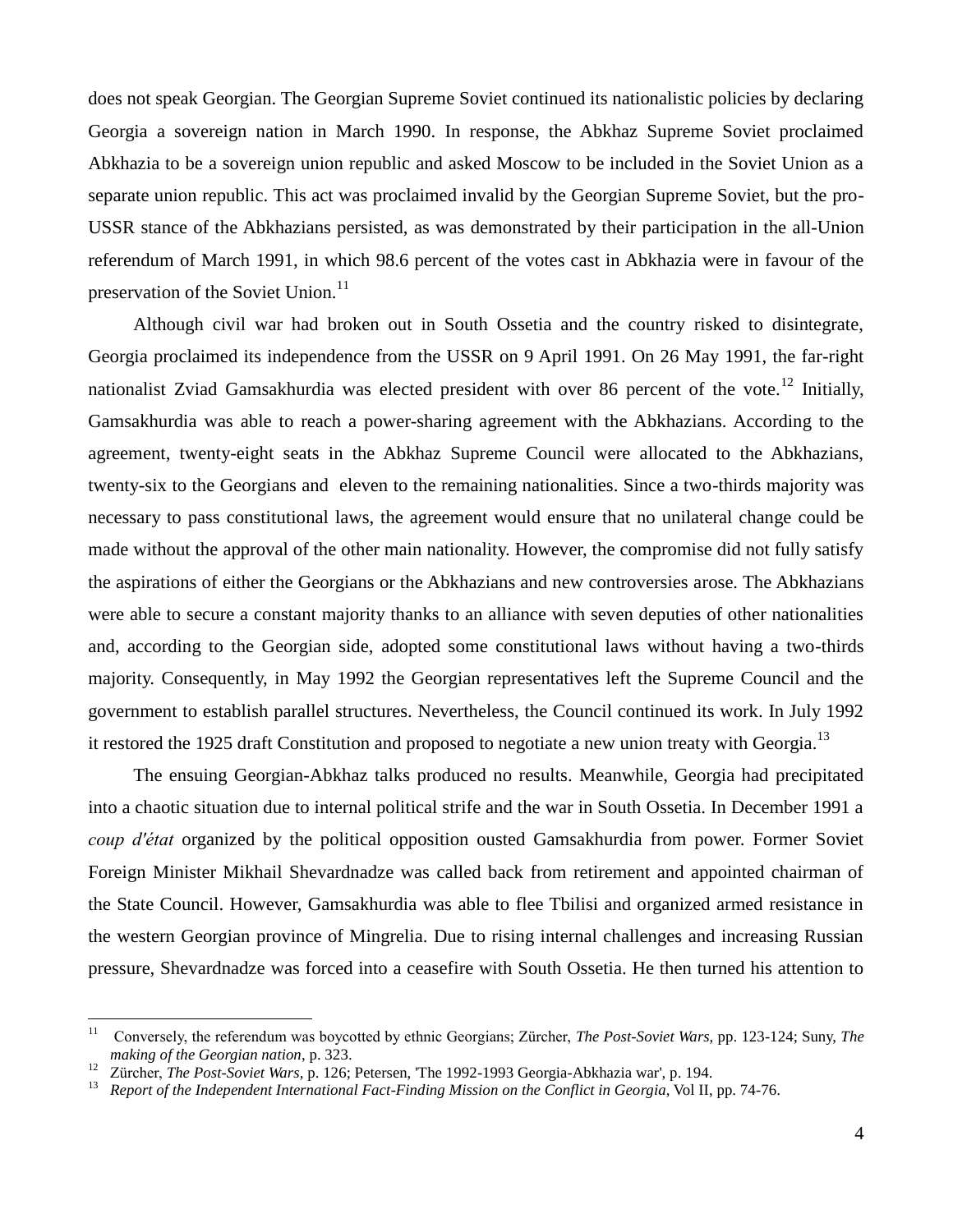the fight with Gamsakhurdia and the crisis in Abkhazia. These two issues became intertwined in mid-August 1992, when a high-ranking Georgian delegation that had been negotiating with Gamsakhurdia's forces was kidnapped and allegedly brought to Abkhazia. Using this as an excuse, 6,000 Georgian soldiers invaded Abkhazia on 14 August 1992.<sup>14</sup>

The war that followed the Georgian military onslaught of August 1992 constituted a period of national tragedy both in Abkhazia, where most of the infrastructure was destroyed and thousands of civilians died, and in Georgia, due to the constant inflow of refugees from the breakaway region. The initial Georgian attack failed to annihilate Abkhaz resistance. In October 1992 the Abkhazians, strengthened by volunteers from the nearby north Caucasian republics of Russia, counterattacked and consolidated their positions north of Sukhumi. Russia's initial attempts to mediate a ceasefire failed. The Kremlin's involvement in the conflict was inconsistent due to the political and economic crisis in Russia, the existence of political factions supporting different sides and the independent initiatives of Russian commanders on the field. In July 1993 the Russian mediation achieved a ceasefire agreement and the following month United Nations Security Council Resolution 858 established a mission (UNOMIG) comprising of 88 military observers to monitor compliance.<sup>15</sup> Nevertheless, the ceasefire was broken by pro-Abkhaz forces in September 1993. Simultaneously, Gamsakhurdia's forces renewed the insurrections in western Georgia. Trapped between two enemies, the Georgians were beaten within two weeks and pro-Abkhaz forces occupied all of Abkhazia, with the exception of the upper Kodori valley. Approximately 200,000 Georgians, constituting almost the entire Georgian population of Abkhazia, were forced to flee the region.<sup>16</sup>

Shevardnadze had to ask for Russian help to stabilize the situation. The Kremlin's intervention allowed him to quell Gamsakhurdia's revolt and avoid the complete disintegration of Georgia. However, in exchange Georgia had to re-enter the Russian orbit. Tbilisi had to join the Commonwealth of Independent States (CIS), where Russia played a leading role, and sign a military cooperation treaty

<sup>14</sup> Zürcher, *The Post-Soviet Wars*, pp. 127-131; Petersen, 'The 1992-1993 Georgia-Abkhazia war', pp. 194-195; Suny, *The making of the Georgian nation*, pp. 327-329.

<sup>15</sup> *United Nations Security Council Resolution 858* (24 August 1993), available at <http://www.un.org/Docs/scres/1993/scres93.htm> (accessed on 10 May 2010); for the details on the provisions of the Sochi Agreement, see *Report of the Independent International Fact-Finding Mission on the Conflict in Georgia*, Vol II, p. 77.

<sup>16</sup> Petersen, 'The 1992-1993 Georgia-Abkhazia war', pp. 195-197; Zürcher, *The Post-Soviet Wars*, pp. 131 and 143, *Report of the Independent International Fact-Finding Mission on the Conflict in Georgia*, Vol II, pp. 76-79; Suny, *The making of the Georgian nation*, pp. 329-331.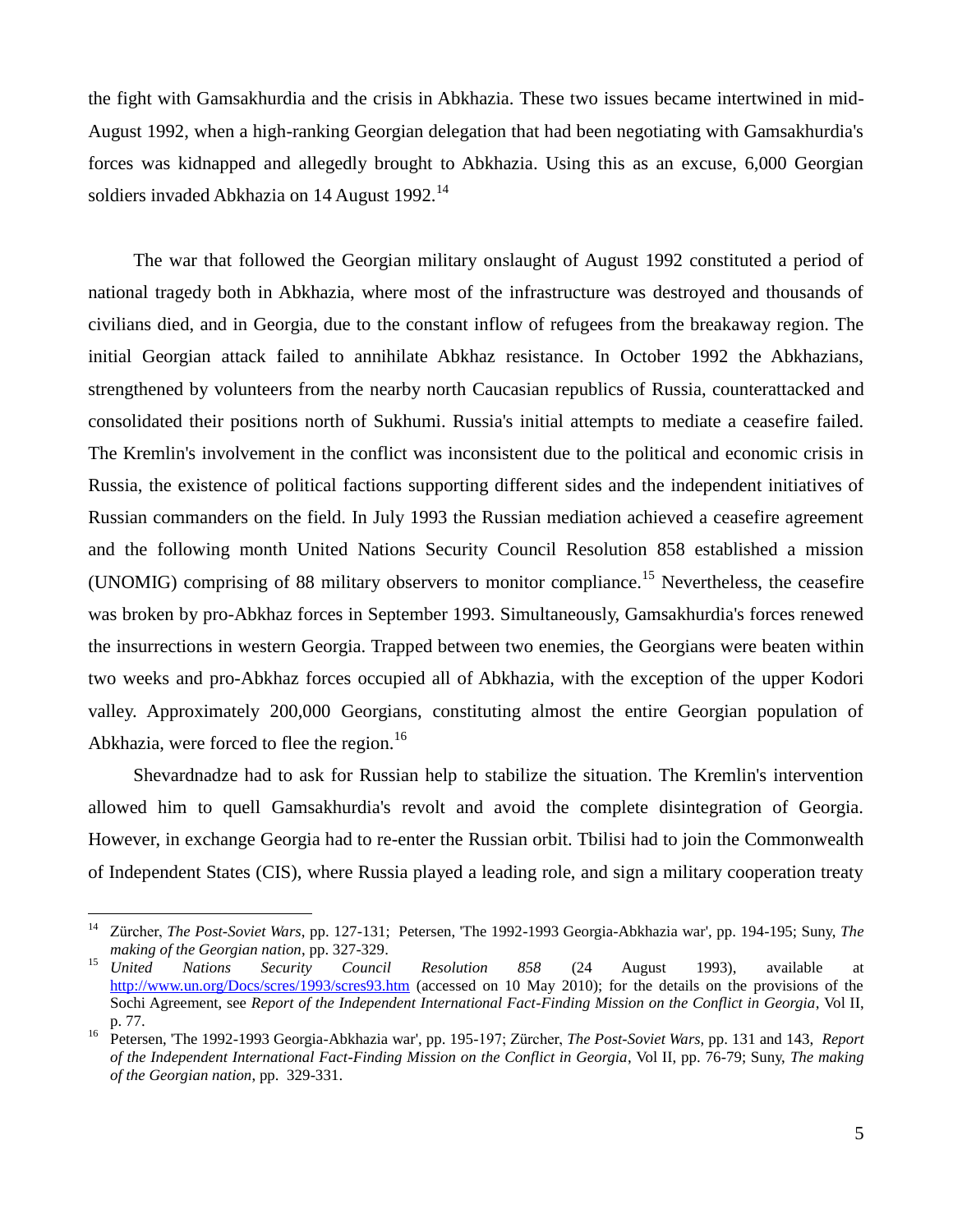that allowed Moscow to keep three military bases on Georgian territory. To put an end to the conflict in Abkhazia, Georgia had to sign the Agreement on a Ceasefire and Separation of Forces, concluded on 14 May 1994 in Moscow under Russian and UN mediation, and accept the deployment of 3,000 Russian peacekeepers under a CIS mandate.<sup>17</sup>

The Agreement on a Ceasefire and Separation of Forces established a security zone on both sides of the Abkhaz administrative border, including *inter alia* the cities of Gali in Abkhazia and Zugdidi in Georgia. The deployment of armed forces or heavy military equipment in this zone was forbidden. In addition, the agreement created two restricted-weapon zones, north and south of the security zone, where no heavy military equipment was allowed. The parties had to respect the ceasefire on land, at sea and in the air. The Georgians would withdraw their troops beyond the frontiers of Abkhazia, while all volunteer formations made up of non-Abkhazians would be disbanded and withdrawn. The CIS peacekeeping force and the UN military observers were deployed in the security zone to monitor compliance and were also given the task of regularly patrolling the Kodori valley. A protocol to the agreement listed the functions assigned to the CIS peacekeeping force, including monitoring the implementation of the ceasefire and promoting the safe return of refugees. Point 5 of the protocol specified that the process of achieving a comprehensive political settlement should be pursued.<sup>18</sup> The first step taken in this direction was the creation of a Coordinating Commission to discuss practical matters of mutual interest, such as energy, transport and communications.<sup>19</sup> The UN Security Council endorsed the Moscow agreement and extended the mandate of UNOMIG in Resolution 937 of 21 July 1994. The military observers, whose number was increased to 136, would monitor implementation of the Moscow agreement, storage areas for heavy military equipment and the withdrawal of Georgian troops. Furthermore, UNOMIG was to observe the operation of the CIS peacekeeping force within the framework of the implementation of the agreement.<sup>20</sup>

<sup>17</sup> Suny, *The making of the Georgian nation*, p. 331; Zürcher, *The Post-Soviet Wars*, p. 131; Petersen, 'The 1992-1993 Georgia-Abkhazia war', p. 197. In his memoirs, Shevarnadze wrote: 'The situation was hopeless. Russia accomplished its dirty plans – the country was on the verge of disaster. There was no alternative. I was forced to accept the compromise: Georgia had to become a member of the Russia-controlled "Commonwealth of Independent States"', E. Shevardnadze, *Pondering over the Past and Future. Memoirs*, pp. 432-433, cited in Matsaberidze, 'Russia and Georgia', p. 147.

<sup>&</sup>lt;sup>18</sup> *Security Council Document S/1994/583. Annex I: Cease-Fire and Separation of Forces Agreement*, Moscow, 14.5.1994; *Website of the United Nations Observer Mission in Georgia,*  [http://www.un.org/en/peacekeeping/missions/past/unomig/mand](http://www.un.org/en/peacekeeping/missions/past/unomig/man)[ate](http://www.un.org/en/peacekeeping/missions/past/unomig/manda)[.html](http://www.un.org/en/peacekeeping/missions/past/unomig/mandate.html) (accessed on 2 April 2010). (accessed on 11 May 2010).

<sup>19</sup> *Proposal for the establishment of a Coordinating Commission*, in Cohen (ed.), *Accord: an International Review of Peace Initiatives*, p. 70.

<sup>&</sup>lt;sup>20</sup> *United Nations Security Council Resolution 937 (21 July 1994), point 6, available at*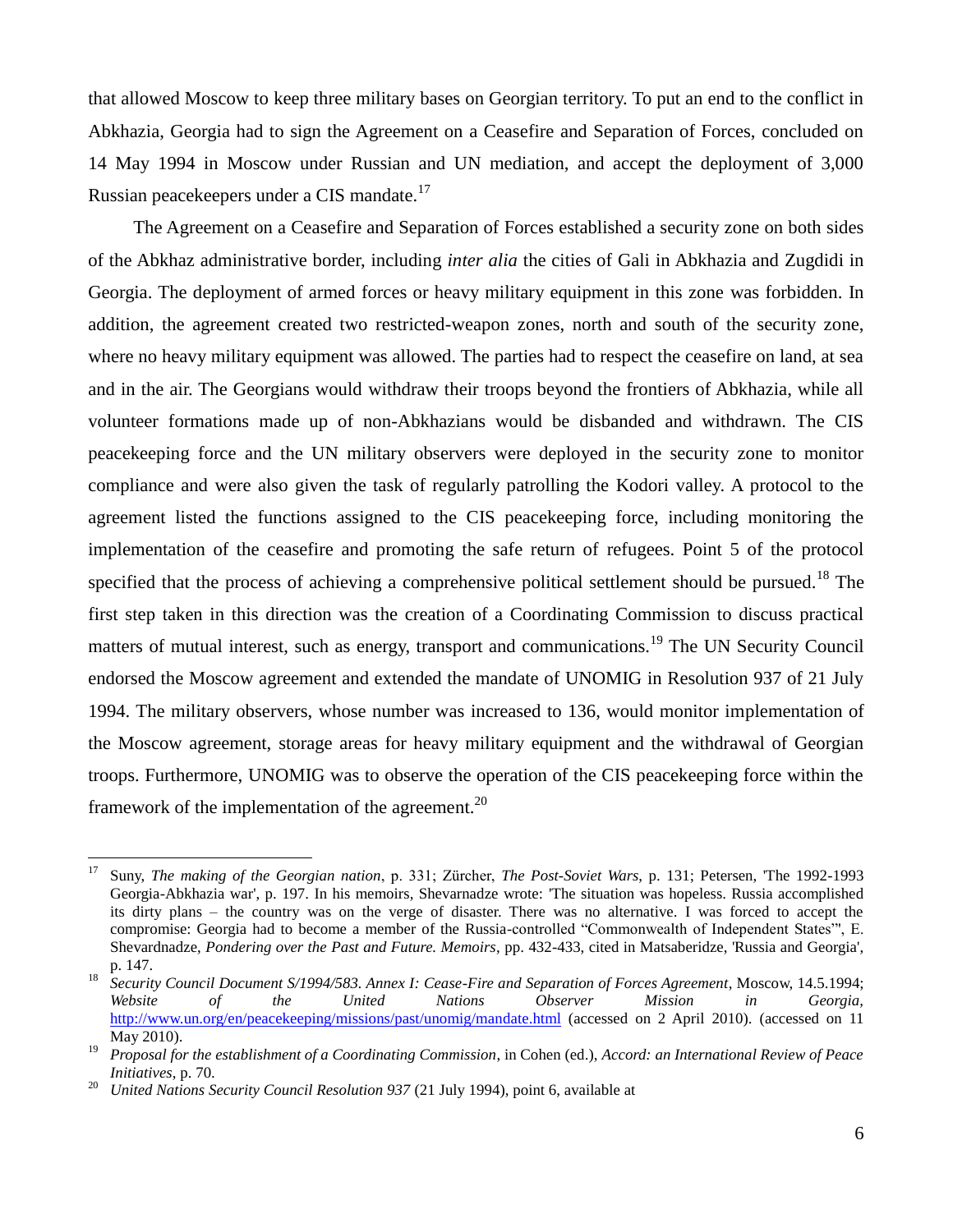International efforts to mediate between the two parties to the conflict started during the 1992- 1993 war and continued thereafter. In December 1993 the Group of Friends of Georgia was created, including France, Germany, Russia, the United Kingdom and the United States. In July 1997 it was renamed as the Group of Friends of the UN Secretary-General and officially included in the UNsponsored peace process. The Russian Federation played a crucial role as a member of the Group, as a facilitator of the UN-sponsored peace efforts and as an independent actor. Peace efforts were aimed at reaching a comprehensive settlement, including the political status of Abkhazia, the return of refugees, security issues and economic reconstruction. $21$ 

Until 1997 peace efforts focused on the status question and the return of refugees. These were very controversial and interlinked issues. A return *en masse* of the Georgian population would change radically the ethnic composition of Abkhazia and inevitably affect the power structure, thereby challenging Abkhaz aspirations. Thus, due to Abkhaz opposition, Georgian hopes to use the refugees issue to influence status negotiations and the prevailing insecurity in the area, very few refugees returned in the years immediately following the conflict.<sup>22</sup> The status issue proved even more complex. Georgia offered a greater degree of autonomy for Abkhazia, but rejected the latter's request to create a confederation that would put both entities on an equal footing in terms of international law and give both of them a right to secede. $^{23}$ 

The year 1997 saw the appointment of the first Special Representative of the UN Secretary-General for Georgia, Liviu Bota, and a change in the peace strategy. Since status negotiations had been unsuccessful, the UN-sponsored peace process would now focus on practical issues, namely the return of refugees, the improvement of security conditions and economic rehabilitation. The UN role was enhanced by the creation of a negotiating mechanism that included high-level plenary meetings in Geneva and periodic sessions of the Coordinating Commission in Tbilisi and Sukhumi. Three UNorganized conferences on confidence-building between Georgia and Abkhazia took place between 1998 and 2001, with the support of the Group of Friends of the UN Secretary-General, the OSCE and the Russian Federation as facilitator.<sup>24</sup>

<http://www.un.org/Docs/scres/1994/scres94.htm> (accessed on 11 May 2010).

<sup>&</sup>lt;sup>21</sup> *Report of the Independent International Fact-Finding Mission on the Conflict in Georgia*, Vol II, pp. 80-81.

<sup>&</sup>lt;sup>22</sup> The Gali district, close to Abkhazia's administrative border, constituted an exception in this respect: by the year 2000, an estimated 40,000 refugees spontaneously returned, approximately half of the pre-war population; *Report of the Independent International Fact-Finding Mission on the Conflict in Georgia*, Vol II, pp. 82-83.

<sup>&</sup>lt;sup>23</sup> *Report of the Independent International Fact-Finding Mission on the Conflict in Georgia*, Vol II, pp. 83-84.<br><sup>24</sup> *Report of the Independent International Fact Finding Mission on the Conflict in Georgia, Vol II, pp.* 

<sup>24</sup> *Report of the Independent International Fact-Finding Mission on the Conflict in Georgia*, Vol II, pp. 84-85. On peace efforts in this period, see also Neil MacFarlane, 'The role of the UN', in Cohen (ed.), *Accord: an International Review of*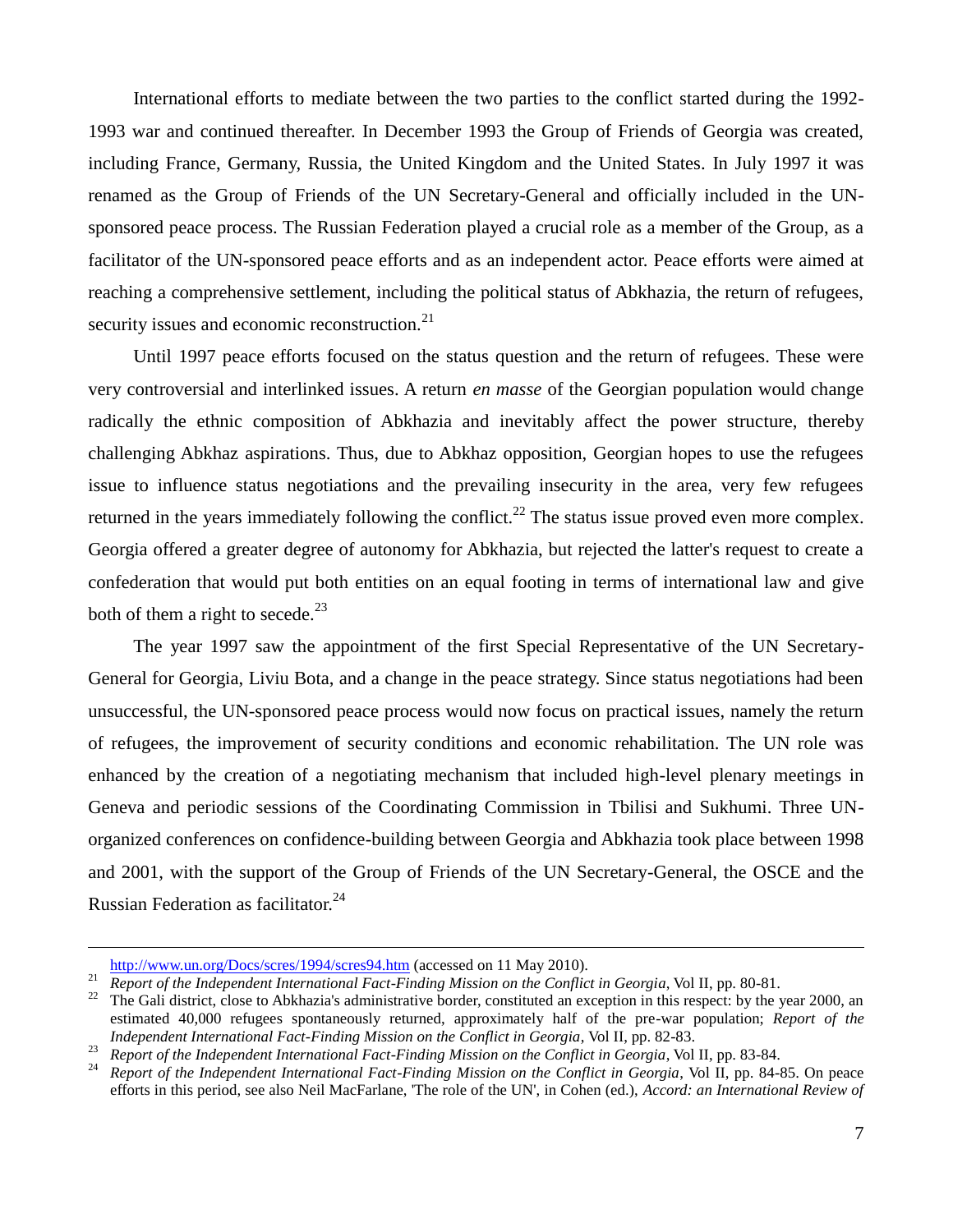However, this negotiating mechanism, which became known as "first Geneva Process", produced only modest results. Living standards in Abkhazia deteriorated further following the decision of the CIS Council of Heads of State (based on a Georgian proposal) to restrict contacts and cooperation between CIS member states and Abkhazia.<sup>25</sup> This situation reinforced anti-Georgian feelings in Abkhazia, which resulted in open hostilities, widespread destruction of the property of ethnic Georgians and another exodus of 30-40,000 people from the Gali region in May 1998. Following these events and the clear failure of the new negotiation strategy, the UN Security Council encouraged the resumption of status negotiations in Resolution 1255 of 30 July 1999.<sup>26</sup>

The new negotiations produced a document entitled 'Basic Principles for the Distribution of Competences between Tbilisi and Sukhumi', known also as "Boden paper", from the name of the UN Special Representative who supervised its drafting.<sup>27</sup> The Boden paper declared Abkhazia to be a sovereign entity and paved the way for the distribution of competences between Georgia and Abkhazia within a federal agreement. However, since the paper supported Georgia's territorial integrity and did not give a right to secede to Abkhazia, Sukhumi decided to ignore it and declared its independence in October 1999. In January 2001 the Abkhaz side also suspended its participation in the Coordinating Commission.<sup>28</sup>

A period of impasse followed until February 2003, when the official peace dialogue resumed within the framework of the second Geneva Process. The Geneva Process was complemented by the Sochi Process, agreed between Shevardnadze and Russian President Vladimir Putin in March 2003. These two initiatives produced some concrete results concerning the return of refugees and agreements on the non-use of force. Within the Sochi framework, Russia committed itself to repairing the important railway going from Sochi to Erevan and Baku via Abkhazia and to cooperation in the energy sector. However, from 2004 onwards the reconciliation process was increasingly undermined by domestic political developments in Georgia and the changed attitude of the new Georgian government towards its breakaway regions.<sup>29</sup>

*Peace Initiatives*, pp. 37-41.

<sup>&</sup>lt;sup>25</sup> Radio Free Europe Newsline, 22 January 1996[, http://www.rferl.org/content/article/1141092.html](http://www.rferl.org/content/article/1141092.html) (accessed on 11 May 2010).

<sup>26</sup> *United Nations Security Council Resolution 1255* (30 July 1999), available at <http://www.un.org/Docs/scres/1999/sc99.htm> (accessed on 11 May 2010).

<sup>&</sup>lt;sup>27</sup> *Basic Principles for the Distribution of Competences between Tbilisi and Sukhumi (2001)*, available at smr.gov.ge/uploads/file/annex/annex13.pdf (accessed on 11 May 2010).

<sup>&</sup>lt;sup>28</sup> *Report of the Independent International Fact-Finding Mission on the Conflict in Georgia*, Vol II, pp. 85-88.<br><sup>29</sup> *Report of the Independent International Fact Finding Mission on the Conflict in Georgia Vol II, pp.* 

<sup>29</sup> *Report of the Independent International Fact-Finding Mission on the Conflict in Georgia*, Vol II, pp. 88-89.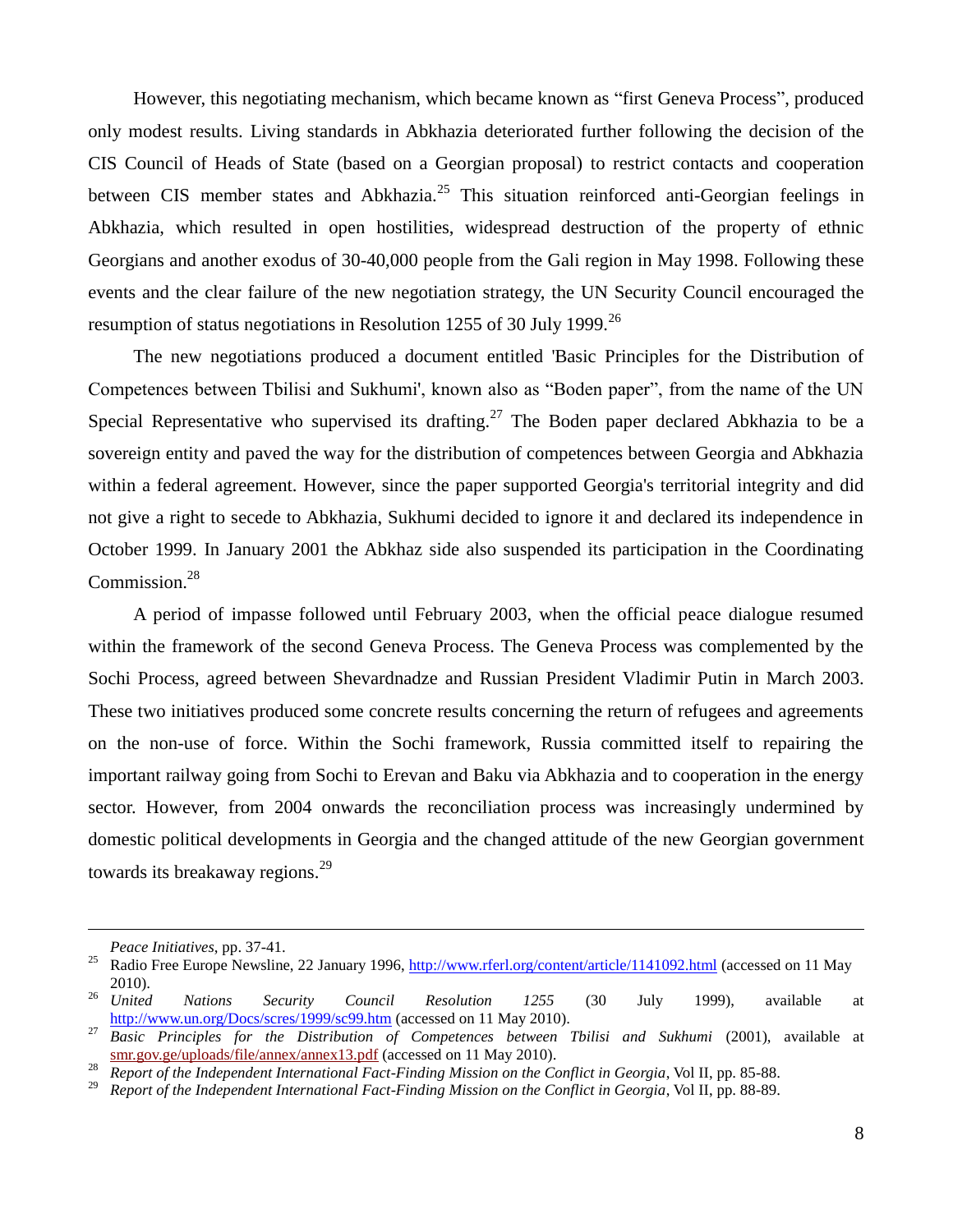The new Georgian President Mikhail Saakashvili made the recovery of full sovereignty over the breakaway regions of Adjara, Abkhazia and South Ossetia a priority of his administration. In May 2004 Saakashvili succeeded in returning Adjara, a region in south-eastern Georgia, to Georgian jurisdiction. The Kremlin took a cautious stance and helped to resolve the conflict peacefully. The successful reintegration of Adjara emboldened Saakashvili to take further steps in the conflicts with Abkhazia and South Ossetia. However, the conflict with Adjara was very different from those with the other breakaway provinces. In particular, it lacked deep historical and ethnic roots and had never been as violent and brutal as the Abkhaz and South Ossetian conflicts. International forces were present in Abkhazia and South Ossetia. These regions border with Russia, which thus had greater interests and leverage there than in Adjara. Furthermore, the methods used to resolve the Adjaran conflict had a negative impact on the credibility of Tbilisi's federal offers to the other breakaway regions: after May 2004, Georgia established full control in the province and made the powers of the local government irrelevant.<sup>30</sup>

Nevertheless, Saakashvili confidently turned to the South Ossetian conflict and used the launching of an anti-smuggling operation as a pretext to send Georgian special forces into the region. Tensions escalated and culminated in the night-time shelling of Tskhinvali and nearby villages in August 2004. Simultaneously, relations with Sukhumi were undermined by Saakashvili's warning that vessels attempting to dock in Abkhazia without Georgian authorization would be stopped by the Georgian navy. His statement was followed by an incident in which the Georgian coastal guard fired at a Turkish freighter. Despite these tensions, an open war could be prevented in the summer of 2004 because Georgian troops stopped their offensive in South Ossetia. Tbilisi feared that a conflict at this stage would undermine the country's economic recovery. However, the crisis left deep scars. Sukhumi withdrew from all talks with Tbilisi as a result of the freighter crisis. In addition, the actions of the Georgian military reactivated the memory of the wars in the 1990s and raised the psychological barrier to confidence-building. Most importantly, Russia was appalled by Georgia's military initiatives, and bilateral relations deteriorated. $31$ 

The confrontation between Tbilisi and Moscow continued due to Georgia's demands for a revision of the existing negotiation formats and the internationalization of the peacekeeping forces,

 $30\,$ <sup>30</sup> B. Harzl, A. Engl and G. von Toggenburg, *Guidelines and recommendations for EU conflict prevention and management: the case of the South Caucasus* (Bolzano, 2008), p. 33; *Report of the Independent International Fact-Finding Mission on the Conflict in Georgia*, Vol II, pp. 11-12.

<sup>31</sup> *Report of the Independent International Fact-Finding Mission on the Conflict in Georgia*, Vol II, pp. 13-14.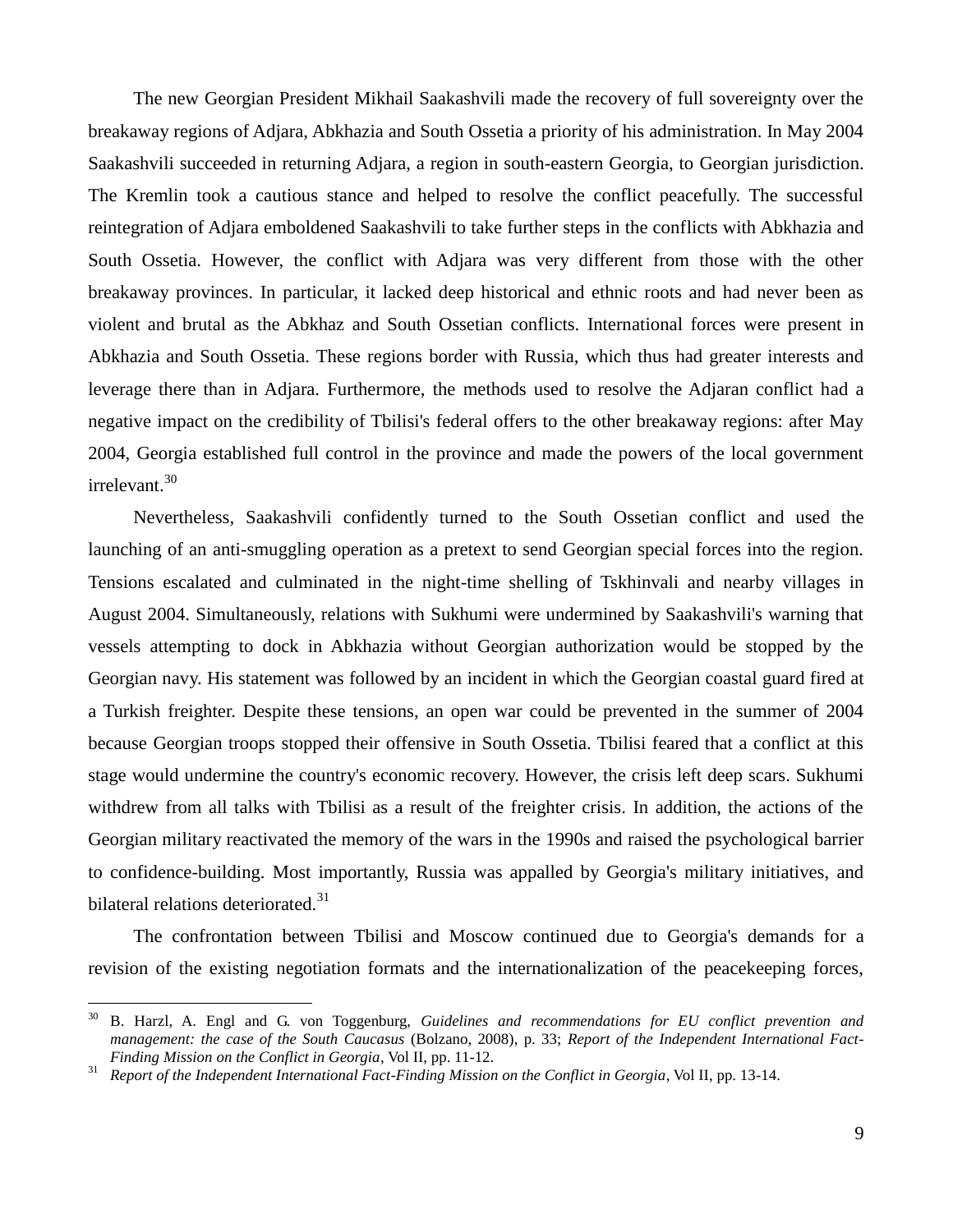which were dominated by Russian forces. Such steps would have reduced considerably Moscow's role; however, they were not supported by the international community, which considered Russian peacekeeping operations in the area effective in terms of stabilizing the conflicts and facilitating negotiations. Nevertheless, Saakashvili continued his verbal attacks against Russia. Speaking at the UN General Assembly in September 2006, he accused the Kremlin of "annexation" and "bandit-style occupation" in Abkhazia and South Ossetia.<sup>32</sup> According to the Saakashvili government, Russia's contribution to conflict management in the region was "not peacekeeping, but keeping in pieces". The clearest demonstration of this, they argued, was the awarding of Russian passports and pensions to South Ossetian and Abkhaz citizens.<sup>33</sup>

The peak of the crisis in bilateral relations was reached in September 2006, when Georgian authorities arrested four Russian military officers accused of espionage. Georgia overplayed the incident and expelled the officers from the country in theatrical circumstances. In response, Russia recalled its diplomats from Tbilisi, slapped an import ban on most Georgian products and cut air, land, sea, postal and banking communications with Georgia. Although the Russian ambassador returned to Tbilisi in January 2007 and some of the sanctions were lifted, the incident irreversibly spoiled bilateral relations.<sup>34</sup>

Meanwhile, the conflict in Abkhazia had reached a new peak. The year 2006 saw the last serious Abkhaz-Georgian bilateral attempts to solve the conflict. In May the Abkhazians presented a plan named "Key to the future"; this was followed by a Georgian road map in June. Although the proposals differed considerably in the topics of political status and the return of refugees, some common ground could have been found. For instance, the Abkhaz side manifested an interest in European integration and reducing Russia's influence, while Georgia declared itself ready to find a peaceful resolution of the conflict. However, in the following weeks Saakashvili scuttled the whole process with two controversial moves. First, he demoted the main Georgian officials who had been conducting successful negotiations with the Abkhazians, namely Irakli Alasania and George Khaindrava. Alasania was appointed Georgian ambassador to the UN, while Khaindrava was forced to resign.<sup>35</sup> Most

<sup>32</sup> <sup>32</sup> 'Saakashvili unveils "fresh" roadmap in UN speech', *Civil Georgia* (22 September 2006), available at [http://www.civil.ge/eng/article.php?id=13621](http://www.civil.ge/eng/article.php?id=15884) (accessed on 11 May 2010)

<sup>&</sup>lt;sup>33</sup> *Report of the Independent International Fact-Finding Mission on the Conflict in Georgia*, Vol II, pp. 14-19.<br><sup>34</sup> The crisis had domestic repercussions in both countries. Saakashvili used it in the domestic political

<sup>34</sup> The crisis had domestic repercussions in both countries. Saakashvili used it in the domestic political crisis to accuse the opposition of connivance with the Russian secret service. In Russia, several discriminatory measures affected ethnic Georgians, including outright expulsion from the country. *Report of the Independent International Fact-Finding Mission on the Conflict in Georgia*, Vol II, pp. 19-23; Halbach, 'The longer "countdown to war"', p. 4.

<sup>35</sup> P. Zakareisvili, 'Georgia's relationship with Abkhazia', in *Caucasus Analytical Digest*, No. 7 (25 June 2009), pp. 7-8;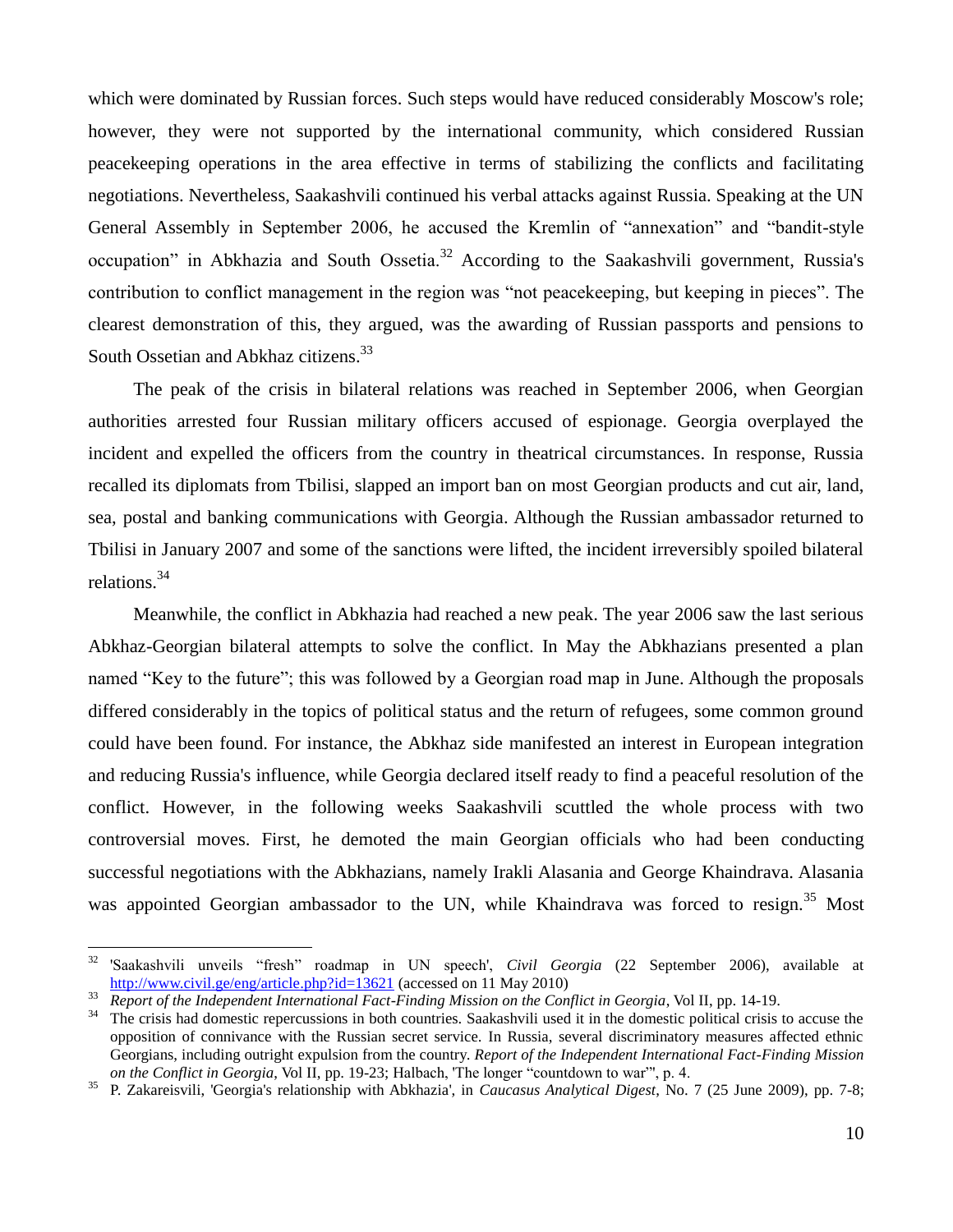importantly, in July 2006 Saakashvili launched a large-scale anti-criminal operation in the Kodori Gorge and moved the headquarters of the pro-Georgian Autonomous Republic of Abkhazia from Tbilisi to the upper Kodori valley. The introduction of Georgian forces in the Kodori valley violated the Moscow agreement of April 1994 and induced the Abkhazians to suspend their participation in the peace mechanism.<sup>36</sup>

A period of relative calm ensued, but in the spring of 2008 the overall situation deteriorated rapidly in both the security and the political spheres. The swift escalation of the crises in Abkhazia and South Ossetia took place against a background characterized by rising tensions between Russia and the West.<sup>37</sup> Russian President Vladimir Putin stated that international recognition of Kosovo would have repercussions on the situation in Abkhazia. On 6 March, Russia lifted the economic sanctions that had been imposed by the CIS on Abkhazia in 1996 at Shevardnadze's request. On 16 April, Putin instructed the government to establish official relations with the Abkhaz governmental structures. By the end of May, the Russians had increased their military personnel in the CIS peacekeeping operation by 545 men and sent 400 members of the Russian railway forces to take control of the railway line crossing Abkhazia.<sup>38</sup>

The last attempts to stop and reverse the crisis failed. These included in particular two peace initiatives by Saakashvili in March and May (both were rejected by the Abkhaz side), high-level bilateral talks in Sukhumi and Stockholm in May and June and German Foreign Minister Frank-Walter Steinmeier's peace plan in July 2008.<sup>39</sup> The ambiguous stance of the United States on the eve of the conflict contributed to increasing tensions. On 9 July 2008, only one day after four Russian jets had illegally flown over the South Ossetian airspace, US Secretary of State Condoleeza Rice went to Tbilisi and declared that the United States would take very strongly obligations to defend its allies.<sup>40</sup> Although

<sup>&#</sup>x27;Alasania's UN appointment triggers controversy', *Civil Georgia* (13 June 2006), available at <http://www.civil.ge/eng/article.php?id=12813> (accessed on 11 May 2010); 'Khaindrava loses office in slightly reshuffled cabinet', *Civil Georgia* (21 July 2006), available at<http://www.civil.ge/eng/article.php?id=13120> (accessed on 11 May 2010).

<sup>36</sup> W. Kaufmann, 'A European path for Abkhazia: yesterday's pipe dreams?', *Caucasus Analytical Digest*. *Abkhazia*, Vol 7 (July 2009), p. 3; Zakareisvili, 'Georgia's relationship with Abkhazia', p. 8; *Report of the Independent International Fact-Finding Mission on the Conflict in Georgia*, Vol II, pp. 89-90.

 $37\atop{38}$  See chapter 2, pp. 15-16.

<sup>&</sup>lt;sup>38</sup> Zakareisvili, 'Georgia's relationship with Abkhazia', p. 9.<br><sup>39</sup> Ean datails on these initiatives, see Benewt of the Index

<sup>39</sup> For details on these initiatives, see *Report of the Independent International Fact-Finding Mission on the Conflict in Georgia*, Vol II, pp. 31 and 90-91.

<sup>40</sup> M. Schwirtz and W. J. Broad, 'Rice warns Iran that U.S. will defend allies', *New York Times*, 11 July 2008, available at <http://www.nytimes.com/2008/07/11/world/middleeast/11iran.html> (accessed on 9 June 2010), and H. Cooper and T. Shanker, 'After mixed U.S. messages a war erupted in Georgia', *New York Times*, 13 August 2008, available at <http://www.nytimes.com/2008/08/13/washington/13diplo.html> (accessed on 9 June 2010) cited in *Report of the*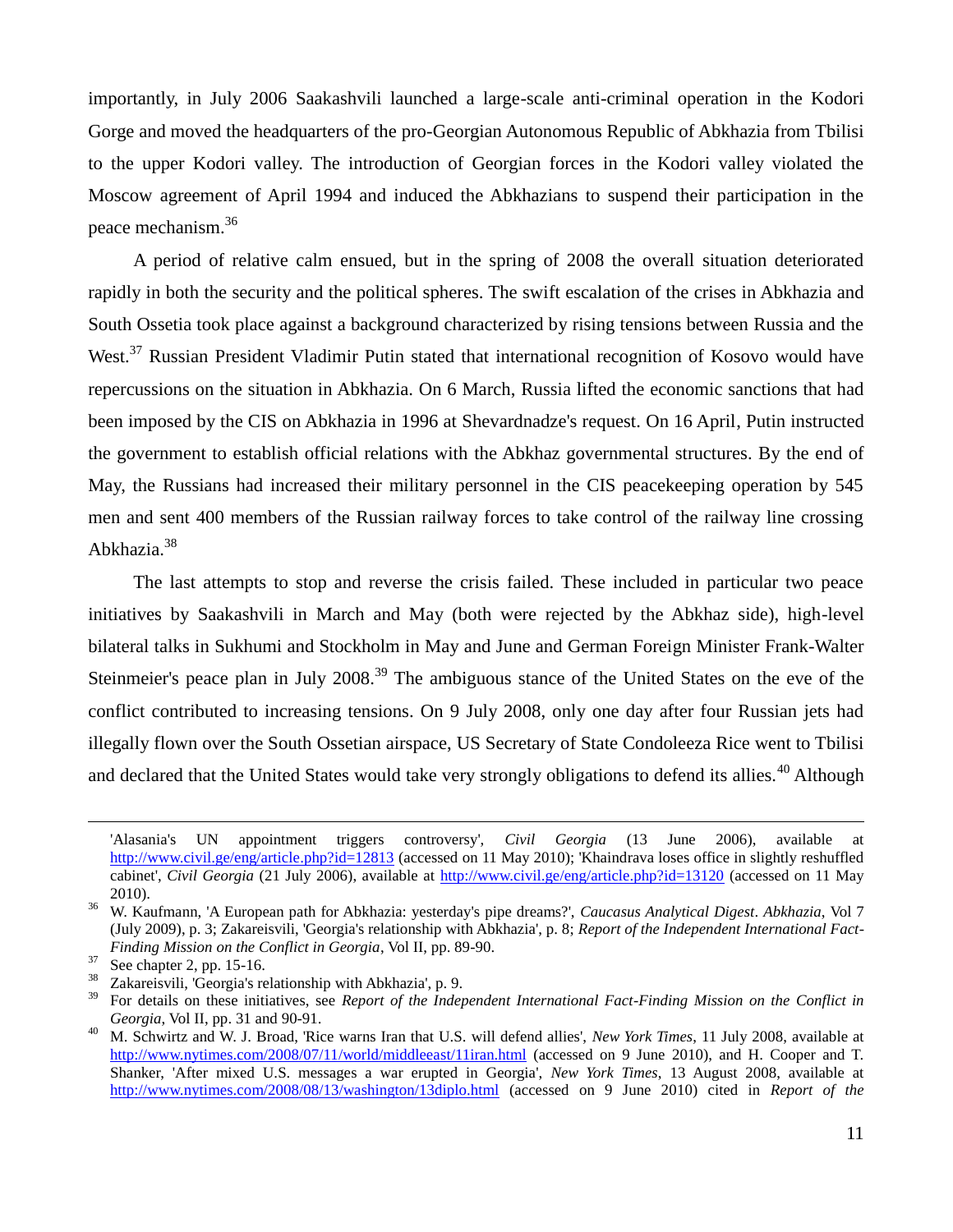Rice referred in particular to the Iranian threat, such a statement made in Tbilisi amongst growing tensions could have been taken by Saakashvili as addressed to Georgia too. A few days later, the US intervened again in the crisis with a statement of Deputy Assistant Secretary of State Matthew Bryza, arguing that Russia's and Abkhazia's request for a non-use of force pledge as a precondition for negotiations was not acceptable.<sup>41</sup>

In the second half of July 2008, Russia held a military exercise near the Georgian border under the code name "Caucasus 2008". Simultaneously, a joint training exercise involving approximately 1000 US and 600 Georgian troops was performed at the Vaziani base in Georgia under the code name "Immediate Response 2008". While these exercises were taking place, Saakashvili's army prepared for a real onslaught against South Ossetia, where skirmishes and fire exchanges between the Georgian army and South Ossetian troops had intensified. Unlike in the summer of 2004, Saakashvili did not give up the fight. Prolonged training of the Georgian army with Western assistance and large investments in modernizing his forces probably increased his confidence that Tbilisi's troops would be able to defeat South Ossetian forces before Russia could intervene. It was a bad miscalculation.<sup>42</sup>

American officials later claimed that they had no knowledge about Georgian military preparations, despite their excellent relations with the Georgian government and the presence of US trainers in Georgia. Undoubtedly, Washington soon lost control of the situation on the ground. The Russian army had prepared for the eventuality of a Georgian attack and quickly tilted the balance in its favour. The Russians swiftly responded to the Georgian onslaught on Tskhinvali of the 7-8 August and pushed Saakashvili's brigades well beyond the South Ossetian administrative border. The US were unable to prevent the humiliation of Georgia and the destruction of most of its military infrastructure.<sup>43</sup>

The outbreak of hostilities in South Ossetia profoundly influenced developments in Abkhazia. The Abkhaz side introduced heavy weapons into the restricted-weapon zone, in violation of the 1994 agreement, and prepared for an offensive in the Kodori valley. Simultaneously, the Russian Black Sea Fleet and air force transferred 9,000 troops and 350 armoured vehicles to the Abkhaz port of Ochamchira to launch an offensive against western Georgia. On 10 August the offensive took place and

*Independent International Fact-Finding Mission on the Conflict in Georgia*, Vol II, p. 46.

<sup>41</sup> *Report of the Independent International Fact-Finding Mission on the Conflict in Georgia*, Vol II, pp. 47

<sup>&</sup>lt;sup>42</sup> *Report of the Independent International Fact-Finding Mission on the Conflict in Georgia*, Vol II, pp. 47-48. Between 2004 and 2008, Georgia increased its military spending from 1 percent to 8 percent of its GDP; *Report of the Independent International Fact-Finding Mission on the Conflict in Georgia*, Vol II, pp. 29-30.

<sup>43</sup> For further details on incidents preceding the war and military operations in South Ossetia, see *Report of the Independent International Fact-Finding Mission on the Conflict in Georgia*, Vol II, pp. 200-211, 214-219 and A. Nicoll and S. Johnstone, 'Russia's rapid reaction', *IISS Strategic Comments*, Vol 14, Issue 7 (September 2008).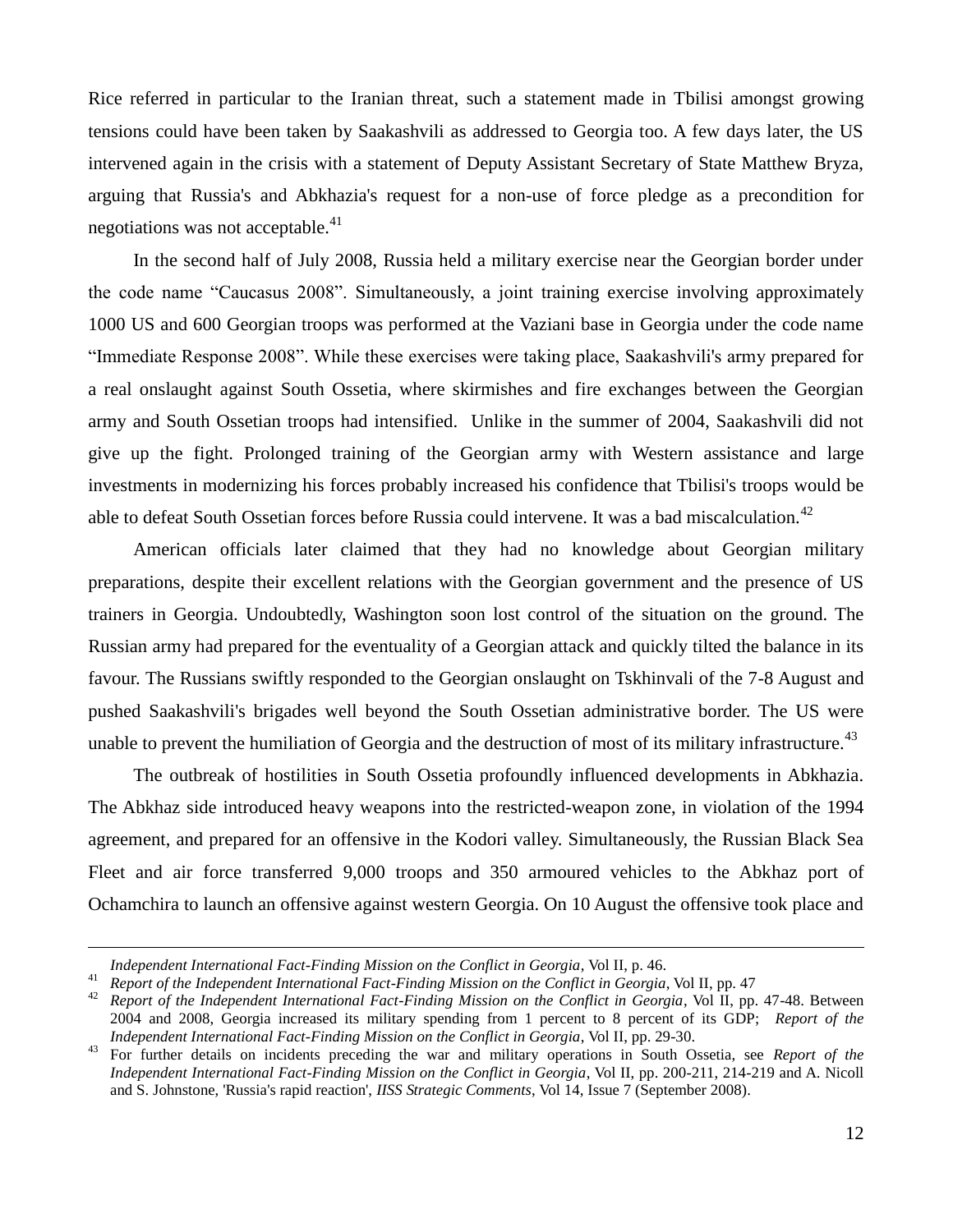resulted in the Russian occupation of the Georgian cities of Zugdidi, Senaki and Poti. Finally, on 12-13 August, Abkhaz and Russian troops occupied the upper Kodori valley, which had been vacated by Georgian forces and most of the local population the day before.<sup>44</sup>

A Six-Point Ceasefire Agreement was reached in mid-August thanks to the mediation efforts of French President Nicolas Sarkozy, who also held the rotating presidency of the European Union. Russian President Dmitry Medvedev signed it on 12 August and Saakashvili followed suit on 15 August under strong US pressure.<sup>45</sup> The Ceasefire Agreement sanctioned the non-use of force, a definitive halt to hostilities and the immediate provision of free access for humanitarian assistance. In addition, Georgian military forces had to withdraw to their barracks, whereas Russian armed forces would be pulled back to the line preceding the start of hostilities. Russian peacekeeping forces would implement additional security measures until the creation of an international mechanism. Finally, the agreement provided for the opening of international discussions on security and stability in Abkhazia and South Ossetia, which started in Geneva on 15 October 2008.<sup>46</sup>

However, the Ceasefire Agreement did not end the political crisis. Russia's recognition of the independence of Abkhazia and South Ossetia on 26 August 2008 was harshly criticized by the West. NATO temporarily suspended talks with Russia in the NATO-Russia Council and the EU postponed talks on a strategic partnership until Russia fully complied with the Ceasefire Agreement. Delays in the withdrawal of Russian troops from undisputed Georgian territory caused concerns in Western capitals. To solve this issue, an Implementation Agreement was reached in Moscow on 8 September 2008. The Agreement confirmed the international presence of the UNOMIG and OSCE missions in Georgia<sup>47</sup>, the provisions of the Ceasefire Agreement and the planned opening of international discussions in Geneva on 15 October 2008. Most importantly, it provided for the withdrawal of Russian troops from undisputed Georgian territory within ten days after the deployment of a monitoring mission of the

 $44$ <sup>44</sup> *Report of the Independent International Fact-Finding Mission on the Conflict in Georgia*, Vol II, pp. 211-214 and 216- 217.

<sup>&</sup>lt;sup>45</sup> The delay in Saakashvili's signature was due to failed last-minute Georgian attempts to change some of the provisions of the agreement in Georgia's favour. Tbilisi was especially displeased with point 5, which provided for an additional security role of Russian peacekeepers until the achievement of an international solution. In addition, the Georgian side was worried about the implications of point 6 for status negotiations, as the Russians were insisting that security in the breakaway provinces was impossible without a final decision on their status. However, Sarkozy and Condoleeza Rice managed to convince Saakashvili that signing the document did not entail an automatic recognition of the independence of Abkhazia and South Ossetia. M. Volkhonskiy, 'Medvedev-Sarkozy's six points: the diplomatic aspect of the South Ossetian settlement', *Central Asia and the Caucasus*, Vol 58-59, No. 4-5 (2009), p. 206.

<sup>46</sup> Volkhonskiy, 'Medvedev-Sarkozy's six points', pp. 203-206; *Report of the Independent International Fact-Finding Mission on the Conflict in Georgia*, Vol III, pp. 587-588 and 591; 'OSCE, UN and EU co-chair Georgia discussions in Geneva', [http://www.osce.org/cio/item\\_1\\_34378.html](http://www.osce.org/cio/item_1_34378.html) (accessed on 11 May 2010).

<sup>&</sup>lt;sup>47</sup> However, both missions were terminated in 2009 due to Russian vetoes on their prolongation.